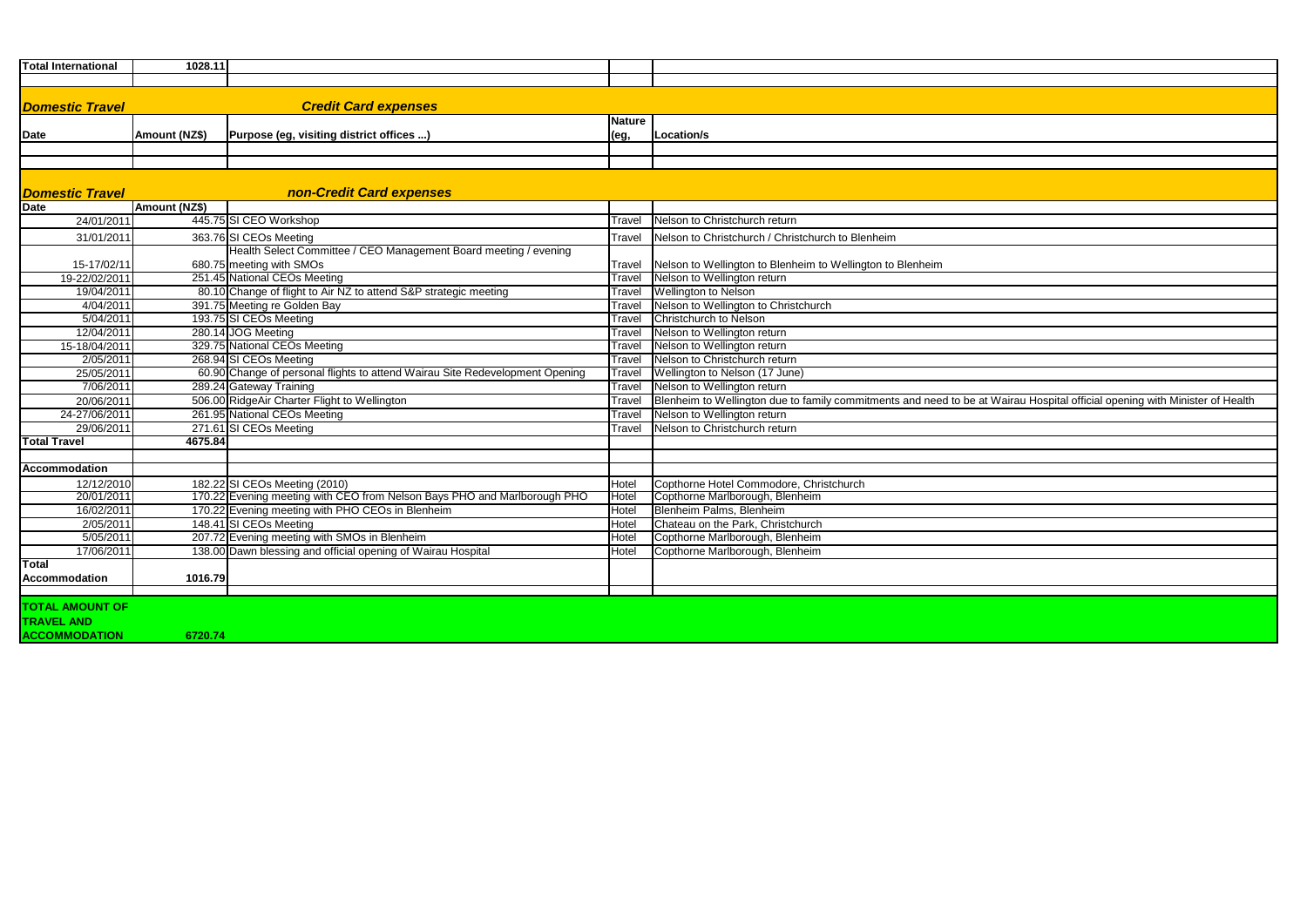## **Chief executive expenses, gifts and hospitality for the six months to 30 June 2011.**

| <b>Ministry of Health</b>    |                    |                                        |               |                      |
|------------------------------|--------------------|----------------------------------------|---------------|----------------------|
| <b>Nelson Marlborough</b>    |                    |                                        |               |                      |
| <b>District Health Board</b> |                    | Period 01/01/2011 - 30/06/2011         |               | <b>GST Inclusive</b> |
|                              | <b>Credit Card</b> |                                        |               |                      |
| <b>Hospitality provided</b>  | expenses           |                                        |               |                      |
| Date                         | Amount (NZ\$)      |                                        | <b>Nature</b> | Location/s           |
|                              |                    | Purpose (eg, hosting delegation from ) |               |                      |

|                             | non-crean card      |
|-----------------------------|---------------------|
| <b>Hospitality provided</b> | expenses            |
| <b>Date</b>                 | <b>Amount (NZ\$</b> |
|                             |                     |

| <b>Total hospitality</b> |                      |
|--------------------------|----------------------|
| expenses for the 6-      |                      |
| monthly period           | <b>Amount (NZ\$)</b> |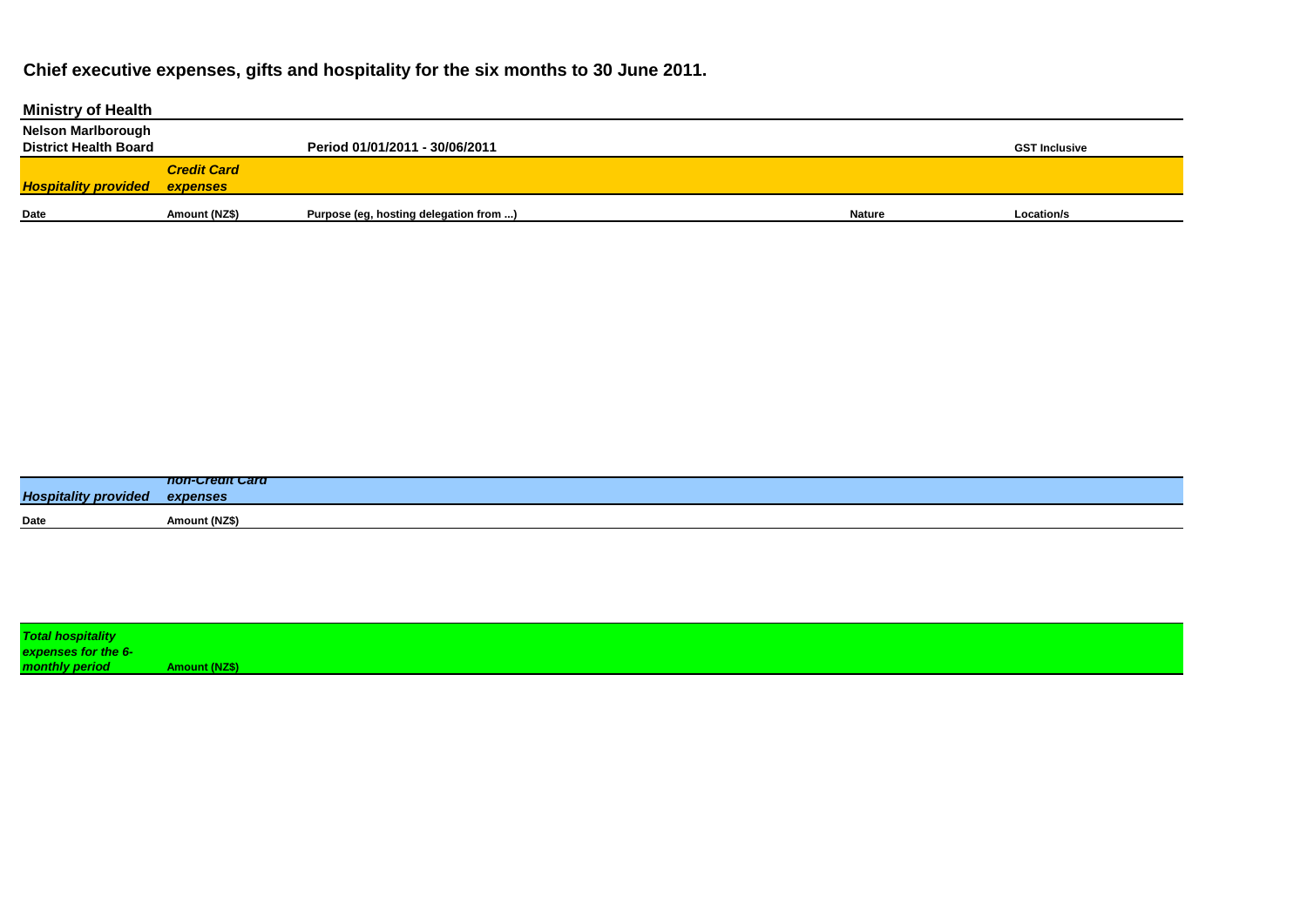| <b>Ministry of Health</b>                                 |                             |                                                                                                                                                      |                               |                              |
|-----------------------------------------------------------|-----------------------------|------------------------------------------------------------------------------------------------------------------------------------------------------|-------------------------------|------------------------------|
| <b>Nelson Marlborough</b><br><b>District Health Board</b> |                             | Period 01/01/2011 - 30/06/2011                                                                                                                       | <b>GST Inclusive</b>          |                              |
|                                                           | जस्पार<br><b>Card</b>       |                                                                                                                                                      |                               |                              |
| <b>Other</b>                                              |                             |                                                                                                                                                      |                               |                              |
|                                                           | expenses<br><b>Expenses</b> |                                                                                                                                                      |                               |                              |
| <b>Date</b>                                               | (NZ\$)                      | Purpose (eg, farewell for long-serving staff members)                                                                                                |                               | Location                     |
| 24/01/2011                                                |                             | 8.00 Airport Parking 1.2.2011                                                                                                                        |                               | <b>Nelson Airport</b>        |
| 24/01/2011<br>28/02/2011                                  |                             | 40.00 Taxi in Christchurch 24.1.2011<br>260.60 Taxi charges for February 2011                                                                        |                               | Christchurch                 |
| 1/02/2011                                                 |                             | 10.00 Courier charge for replacement business mastercard                                                                                             |                               |                              |
| 1/02/2011                                                 |                             | 14.00 NN Airport Parking                                                                                                                             |                               | <b>Nelson Airport</b>        |
| 30/04/2011                                                |                             | 183.90 Taxi charges for April 2011                                                                                                                   |                               |                              |
| 25/03/2011                                                |                             | 26.55 Taxi in Sydney, attending the Aust Health Roundtable AGM/CEO workshop                                                                          |                               | Sydney                       |
| 4/04/2011                                                 |                             | 11 NN Airport parking 4-4.11-5.4.11, to attend meeting in Wellington re Golden Bay                                                                   |                               | Nelson                       |
| 6/04/2011                                                 |                             | 200.5 meeting with CEOs from Nelson Primary PHO and CEO of Kimi Hauora Wairau Marlborough Primary Health Organisation                                | Nelson Evening Dinner Meeting | Nelson                       |
| 6/04/2011                                                 |                             | 38.7 Lunch 6.4.11, for CEO and GM Org Develop while in Murchison for staff forum                                                                     | Lunch Meeting                 | Murchison                    |
| 13/04/2011                                                |                             | 11 NN Airport parking 12.4.11-13.4.11, to Joint Oversight Group (JOG) meeting as the South Island CEO representative in Wellington                   |                               | Nelson                       |
| 15/04/2011                                                |                             | 26 NN Airport parking 15.4.11-18.4.11, to attend National CEO's meeting in Wellington                                                                |                               | Nelson                       |
| 18/04/2011                                                |                             | 351.89 Annual Membership Renewal to Australian College of Health Service Management                                                                  |                               |                              |
| 5/05/2011                                                 |                             | 10 NN Airport Parking, South Island CEO's Meeting Christchurch 3.5.11                                                                                |                               | Nelson                       |
| 4/05/2011<br>13/05/2011                                   |                             | 26.7 Taxi charge, South Island CEO's Meeting Christchurch 3.5.11<br>39 Taxi charge, South Island CEO's Meeting Christchurch 3.5.11, airport to accom |                               | Christchurch<br>Christchurch |
| 24/05/2011                                                |                             | 1494.66 Conference fees for Executive Leadership team Member to attend Australian College of Health Service Management                               |                               |                              |
| 29/05/2011                                                |                             | 50 Account Fee for Business Card                                                                                                                     |                               |                              |
| 8/06/2011<br>9/06/2011                                    |                             | 30 Taxi Airport in Wellington to accommodation attending Gateway Training 7.6.2011                                                                   |                               | Wellington<br>Wellington     |
| 10/06/2011                                                |                             | 17.6 Taxi to Gateway Training organised by State Services Commission 8.6.2011<br>38 Taxi to Wellington Airport from Gateway Training 8.6.2011        |                               | Wellington                   |
| 17/06/2011                                                |                             | 30.8 Taxi to work as driving to Wairau and needed to collect vehicle 16.6.2011                                                                       |                               | Nelson                       |
| 9/06/2011                                                 |                             | 11 Overnight Parking at NN Airport while in Wellington to attend Gateway Training                                                                    |                               | Nelson                       |
| 9/06/2011                                                 |                             | 1592.11 Australasian College of Health Service Management, Australia conference registration 8.6.2011                                                |                               |                              |
|                                                           |                             |                                                                                                                                                      |                               |                              |
| <b>Total Credit Card</b>                                  |                             |                                                                                                                                                      |                               |                              |
| <b>Expenses</b>                                           | 4522.01                     |                                                                                                                                                      |                               |                              |
|                                                           |                             |                                                                                                                                                      |                               |                              |
| <b>Other</b>                                              | <b>Credit</b>               |                                                                                                                                                      |                               |                              |
| <b>Date</b>                                               | (NZ\$)                      |                                                                                                                                                      |                               |                              |
| 17/02/2011                                                |                             | 14.80 Breakfast - early flight Blenheim to Wellington - CEO Executive meeting                                                                        |                               | Wellington                   |
| 17/02/2011                                                |                             | 28.60 Taxi - DHBNZ to Wgtn Airport - CEO Executive meeting                                                                                           |                               | Wellington                   |
| 17/02/2011                                                |                             | 20.80 Taxi - Blenheim (Wairau site redevelopment Steering Group/Contractor)                                                                          |                               | Blenheim                     |
| 15-17/02/2011                                             |                             | 17.00 Nelson Airport Parking while CE travels Nelson-Wellington, Wellington-Blenheim for various meetings                                            |                               | Nelson                       |
| 21/02/2011                                                |                             | 95.33 CE share of farewell dinner for GM SISSAL                                                                                                      |                               | Wellington                   |
| 22/02/2011                                                |                             | 46.20 Taxi - National CEOs meeting in Wellington                                                                                                     |                               | Wellington                   |
|                                                           |                             |                                                                                                                                                      |                               |                              |
|                                                           |                             |                                                                                                                                                      |                               |                              |
| Total Non- Credit                                         |                             |                                                                                                                                                      |                               |                              |
| <b>Card Expenses</b>                                      | 222.73                      |                                                                                                                                                      |                               |                              |
|                                                           |                             |                                                                                                                                                      |                               |                              |
|                                                           |                             |                                                                                                                                                      |                               |                              |
| other<br>Total                                            |                             |                                                                                                                                                      |                               |                              |
| for<br>expenses                                           |                             |                                                                                                                                                      |                               |                              |
| the 6-monthly                                             |                             |                                                                                                                                                      |                               |                              |
| period                                                    | 4744.74                     |                                                                                                                                                      |                               |                              |
|                                                           |                             |                                                                                                                                                      |                               |                              |
|                                                           |                             |                                                                                                                                                      |                               |                              |